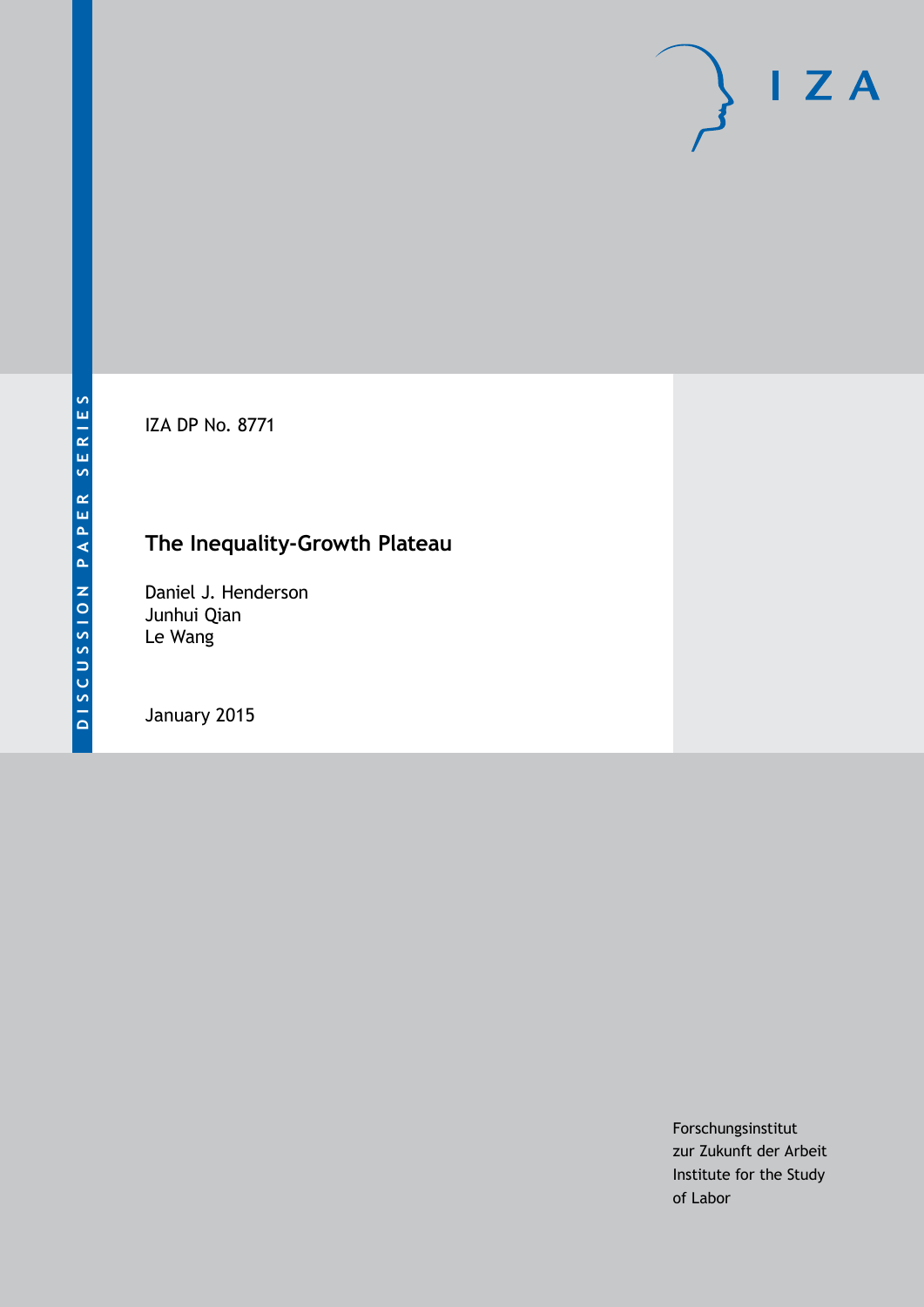# **The Inequality-Growth Plateau**

## **Daniel J. Henderson**

*University of Alabama and IZA*

## **Junhui Qian**

*Shanghai Jiao Tong University*

## **Le Wang**

*University of Alabama and IZA*

Discussion Paper No. 8771 January 2015

IZA

P.O. Box 7240 53072 Bonn Germany

Phone: +49-228-3894-0 Fax: +49-228-3894-180 E-mail: [iza@iza.org](mailto:iza@iza.org)

Any opinions expressed here are those of the author(s) and not those of IZA. Research published in this series may include views on policy, but the institute itself takes no institutional policy positions. The IZA research network is committed to the IZA Guiding Principles of Research Integrity.

The Institute for the Study of Labor (IZA) in Bonn is a local and virtual international research center and a place of communication between science, politics and business. IZA is an independent nonprofit organization supported by Deutsche Post Foundation. The center is associated with the University of Bonn and offers a stimulating research environment through its international network, workshops and conferences, data service, project support, research visits and doctoral program. IZA engages in (i) original and internationally competitive research in all fields of labor economics, (ii) development of policy concepts, and (iii) dissemination of research results and concepts to the interested public.

<span id="page-1-0"></span>IZA Discussion Papers often represent preliminary work and are circulated to encourage discussion. Citation of such a paper should account for its provisional character. A revised version may be available directly from the author.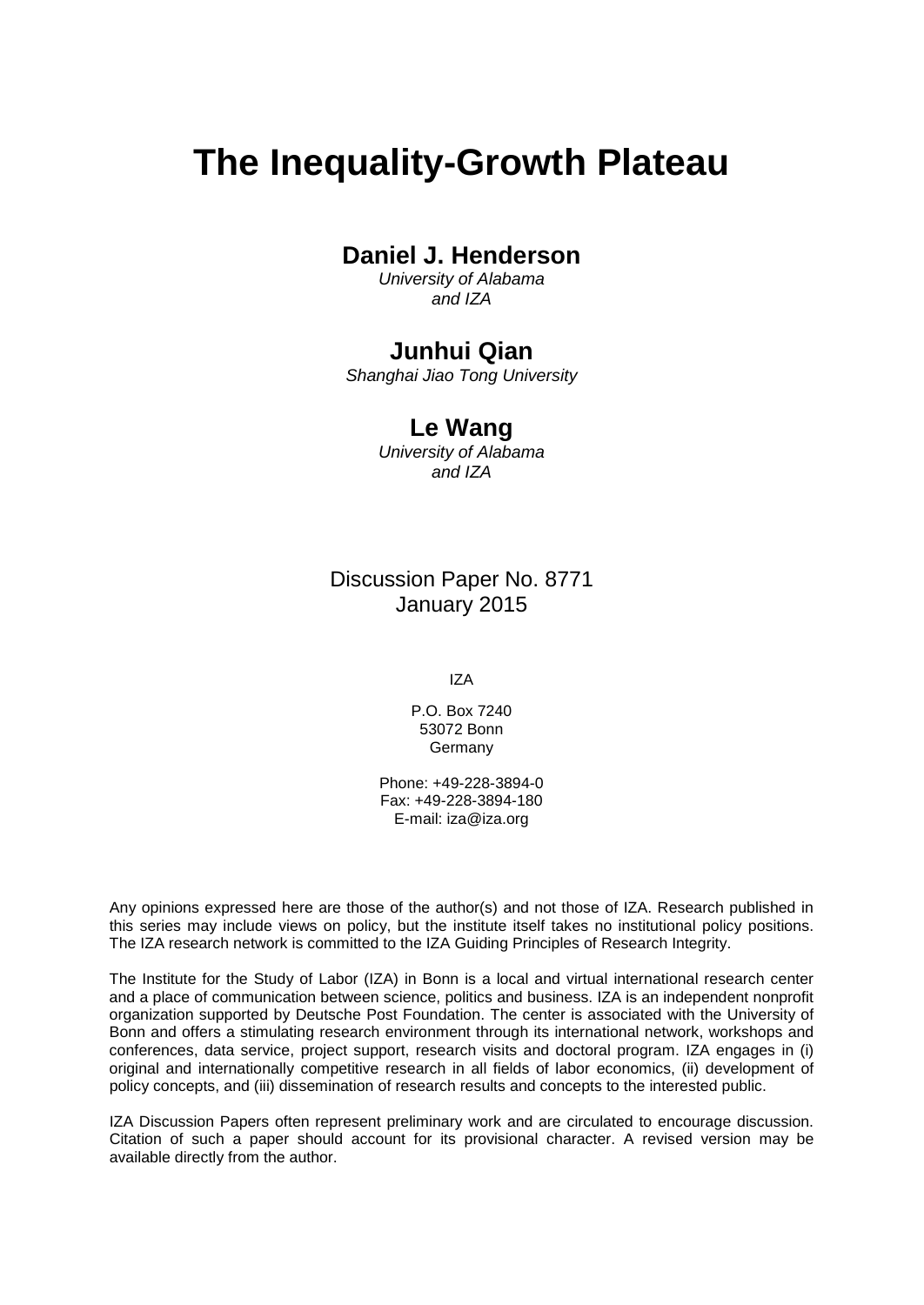IZA Discussion Paper No. 8771 January 2015

# **ABSTRACT**

# **The Inequality-Growth Plateau[\\*](#page-1-0)**

We examine the (potentially nonlinear) relationship between inequality and growth using a method which does not require an *a priori* assumption on the underlying functional form. This approach reveals a plateau completely missed by commonly used (nonlinear) parametric approaches - the economy first expands rapidly with a large decline in inequality, plateaus when inequality remains relatively stable, and then decreases rapidly with a large increase in inequality. This novel finding helps reconcile the conflicting results in the literature (using different parametric assumptions and datasets) and has important policy implications.

JEL Classification: C5, C14, O4

Keywords: inequality, growth, panel data, semiparametric

Corresponding author:

Daniel J. Henderson Department of Economics, Finance and Legal Studies University of Alabama Tuscaloosa, AL 35487-0224 USA E-mail: [djhender@cba.ua.edu](mailto:djhender@cba.ua.edu)

The authors would like to thank Michael S Delgado, Chris Parmeter and Chunbei Wang for their helpful comments.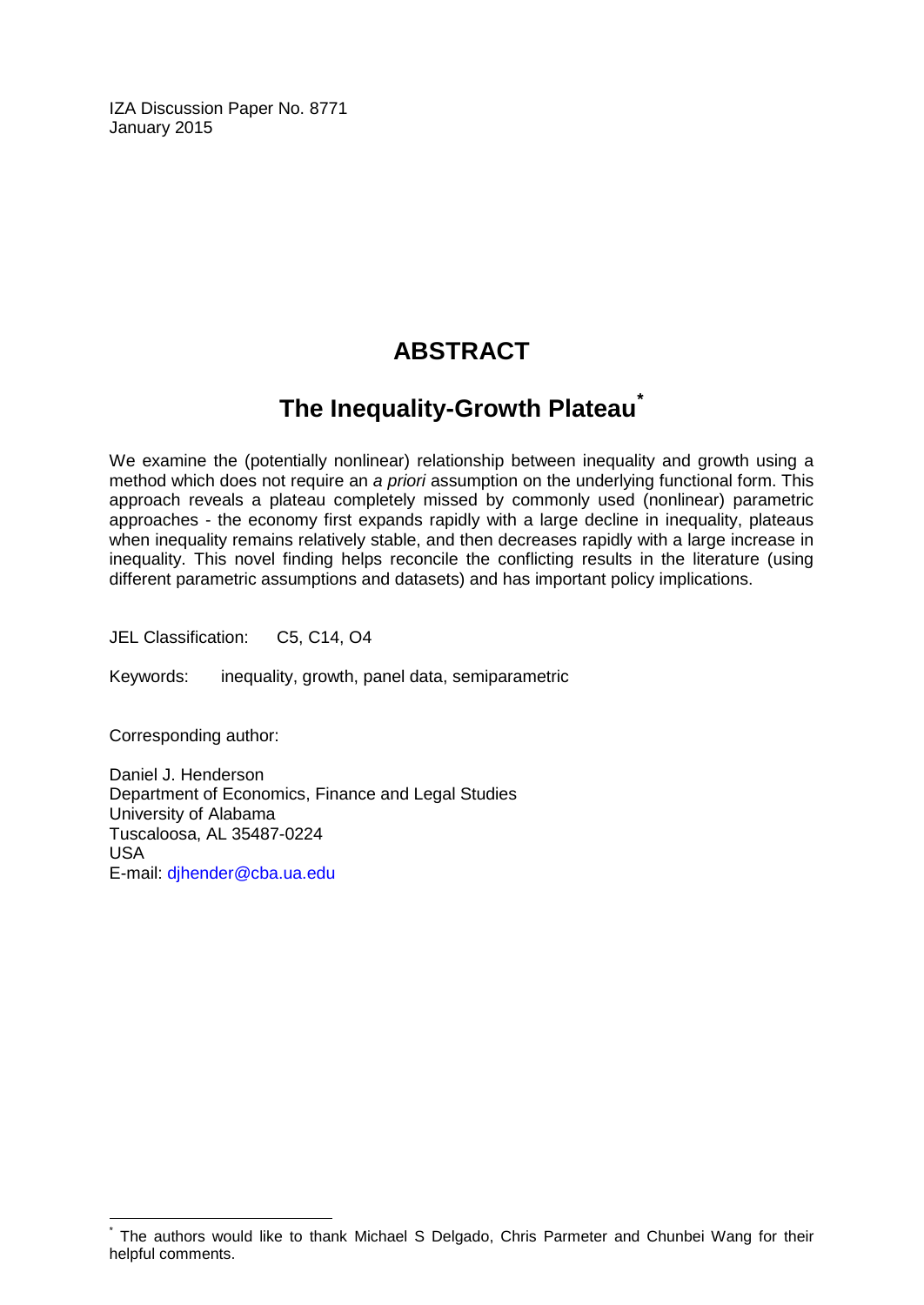#### 1. Introduction

The relationship between inequality and economic growth is an important yet controversial question. The classical view holds that inequality is beneficial for economic growth (e.g. Kaldor, 1995), whereas the neoclassical approach suggests that inequality plays no role in promoting economic development (see, e.g. Galor, 2011 for an excellent survey). In contrast to both views, more recent literature shows that inequality could have a long-lasting impact on economic development, and that the impact is not necessarily beneficial (e.g. Battisti et al., 2013) and could be nonlinear (Galor and Moav, 2004).

Similar to the theoretical literature, empirical studies of this issue also find mixed results. For example, while Forbes (2000) finds a positive effect of inequality on growth, supporting the classical view, Persson and Tabellini (1994) demonstrate that inequality is detrimental for the growth process. However, these studies impose a linear structure on the inequalitygrowth relationship and ignore the potential nonlinear relationship suggested by the recent theoretical literature. As noted in Henderson et al. (2012), "inclusion of non-linearities is necessary for determining the empirically relevant variables and uncovering key mechanisms of the growth process." While we could allow for non-linearity by estimating more flexible, higher-order polynomial regressions, these parametric approaches still impose strong functional form assumptions and misspecification of the relationship likely leads to inconsistent parameter estimates and hence potentially inappropriate policy prescriptions. Moreover, higher-order polynomial regressions are often shown to have undesirable "nonlocal effects" (Magee, 1998).

An alternative is to employ a non- or semi-parametric approach that relaxes functional form assumptions and let the data speak for themselves. An interesting study by Banerjee and Duflo (2003) adopts this approach based on nonparametric kernel estimation (see, e.g., Delgado et al., 2014 for other examples in growth empirics). However, they do not take into account the panel structure of the data, thereby failing to eliminate the unobserved, time-invariant heterogeneity, a potential source of omitted-variable bias (Forbes, 2000). To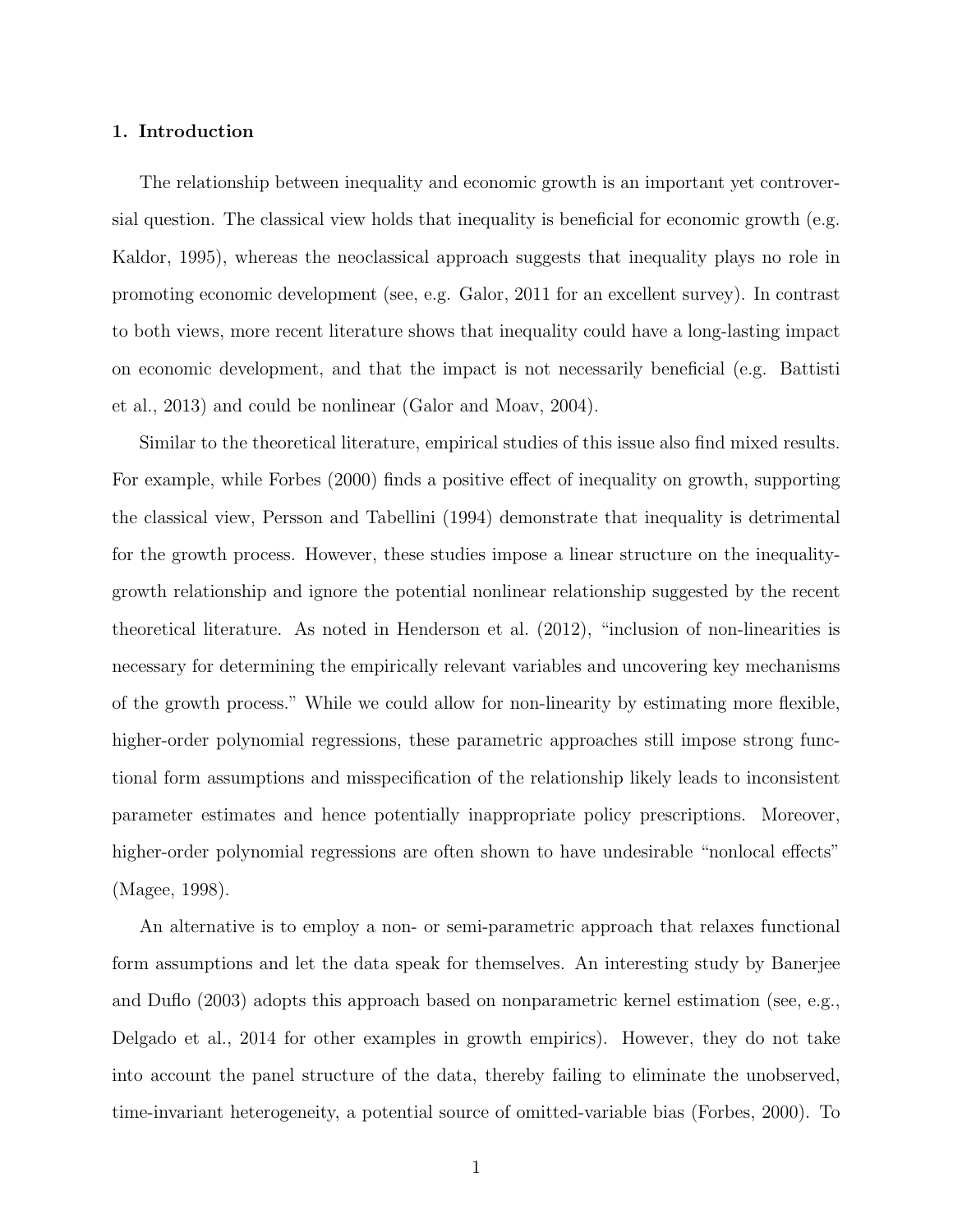address this issue, we propose to use a nonparametric panel data method based on marginal integration to investigate the inequality-growth nexus. This approach accounts for the possible non-linearity in the panel data context without pre-specifying the functional form. Addressing this is non-trivial and we believe this is a useful exercise that could provide robust results to guide future studies in the field.

Using the data in Iradian (2005), we first statistically reject the parametric specifications commonly used in the literature. We then find strong evidence of non-linearity in the inequality-growth relationship. More importantly, we find an interesting plateau – the economy first expands rapidly with a large decline in inequality, plateaus when inequality remains relatively stable, and then decreases rapidly with a large increase in inequality. Such a pattern is completely masked by parametric approaches that impose artificial curvature. This novel result helps reconcile the conflicting results discussed above. Specifically, our finding of the three distinct types of relationships (i.e., positive, weak or no, and negative relationships) for different ranges of the values of inequality imply that empirical studies using different data (that spans a different range of the values of inequality) uncover different sections of the underlying function and hence produce the conflicting results.

Admittedly, there could be other sources of the time-varying omitted variables that may impede us from drawing definite causal inference from the current study. One solution may be to employ an instrumental variable approach. However, finding a valid instrument is nontrivial in this context, and the existing instrumental variables are often controversial. As noted in Durlauf et al. (2004), it is always possible to invalidate the instrumental approach because "growth theory is so broad and all-encompassing" (Rajan and Subramanian, 2008) and the inclusion of the instrumental variable in the growth equation could be easily justified – violation of the exogeneity assumption of an IV (see Bazzi and Clemens, 2013 for more on this issue). Moreover, dealing with the endogeneity problem, even with a valid instrument available, is difficult within the nonparametric framework. Only a few estimators in the panel data setting have been proposed in the literature and they are often difficult to implement.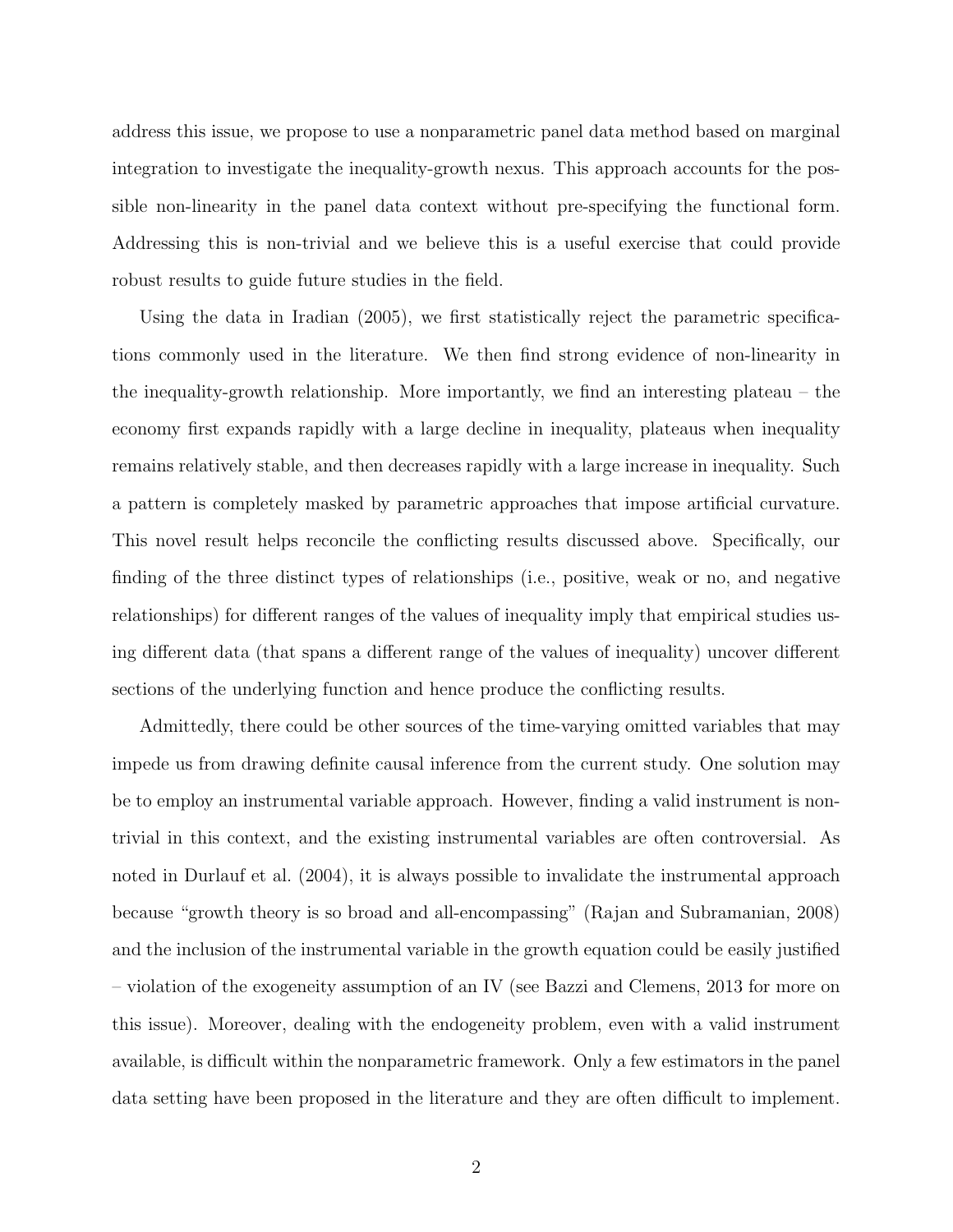Given these concerns, we believe that our approach is particularly useful in this context because it relaxes the functional form assumptions while addressing the type of the omittedvariable bias that is considered to be particularly important in this literature.

Our results suggest the potential presence of thresholds in the inequality-growth relationship.<sup>1</sup> Instead of employing kernel estimation, we could perhaps find similar results by using threshold regression. For example, Savvides and Stengos (2000) use a threshold regression model (Hansen, 2000) to look at the inequality-growth relationship. In their sample of 52 countries (over the period 1960–1992) they find evidence of a single break. However, they find that their results depend upon the functional form specified. In contrast, our model does not rely on a priori specification of the functional form and hence will not be subject to those specific biases. Further, with our (larger set of) data (and a slightly different problem), we envision two turning points (one at low levels and one at high levels of changes in the Gini coefficient), but it is unlikely that they would be sharp as is standard practice in the threshold regression literature. This suggests that future research may want to go along the lines of a nonparametric smooth threshold regression.

#### 2. Methodology

The literature typically estimates variants of the following parametric reduced-form relationship between inequality and growth:

$$
GR_{i,t} = \alpha_i + \beta_1 I_{i,t} + \epsilon_{i,t} \tag{1}
$$

$$
GR_{i,t} = \alpha_i + \beta_1 I_{i,t} + \beta_1 I_{i,t}^2 + \epsilon_{i,t}, \qquad (2)
$$

where  $GR_{i,t}$  represents the growth rate of per capita GDP for country i at time t,  $I_{i,t}$  is the change in a measure of inequality,  $\alpha_i$  are country fixed effects, allowed to be correlated with the level of inequality and  $\epsilon_{i,t}$  is the idiosyncratic error term. Equation (1) assumes that

<sup>&</sup>lt;sup>1</sup>We thank an anonymous referee for suggesting this possibility.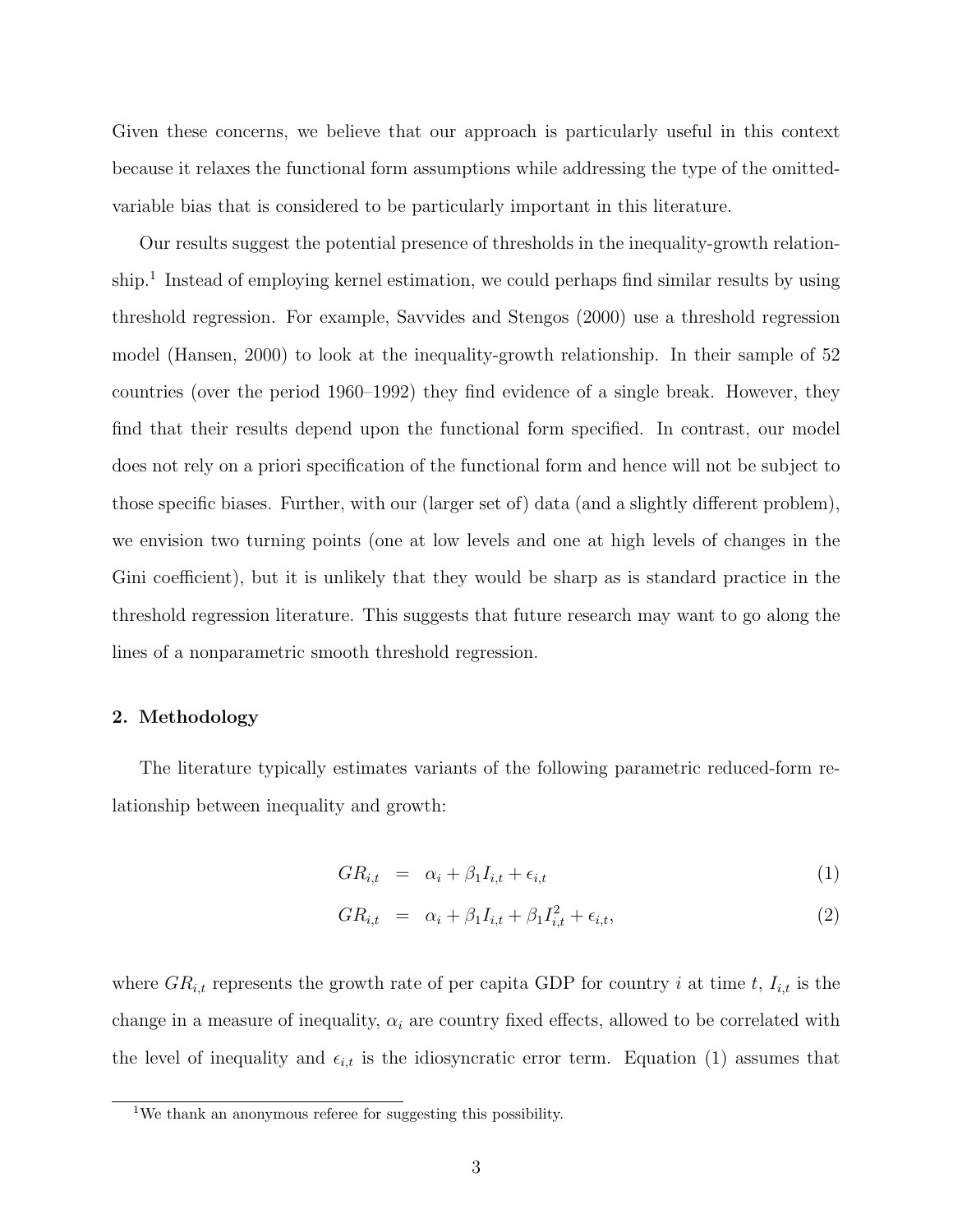the underlying relationship is linear, whereas Equation (2) assumes a quadratic relationship to capture potential non-linearity. It is typically assumed in Equation (2) that  $\beta_1 > 0$  and  $\beta_2$  < 0 (inverted-U). Equations (1) and (2) can be estimated via the within or first difference estimators (Forbes, 2000). Although popular, consistent estimates are only obtained if the functional form is correctly specified.

Given that the true relationship is generally a priori unknown, it may be best to let the data tell the form of the relationship. To this end, we consider the following nonparametric model

$$
GR_{i,t} = \alpha_i + m(I_{i,t}) + \epsilon_{i,t},\tag{3}
$$

where  $m(\cdot)$  is a unknown smooth function. The presence of the fixed effects  $\alpha_i$  creates a challenge for estimation of Equation (3). Unlike Equations (1) and (2), usual panel data estimation techniques such as first differencing cannot directly solve the problem in this context. First differencing Equation (3) results in a more complicated form

$$
GR_{i,t} - GR_{i,t-1} = m(I_{i,t}) - m(I_{i,t-1}) + \epsilon_{i,t} - \epsilon_{i,t-1}
$$
\n
$$
\Delta GR_{i,t} = g(I_{i,t}, I_{i,t-1}) + \Delta \epsilon_{i,t}.
$$
\n(4)

Standard nonparametric estimation will allow us to recover the function  $g(\cdot)$ .<sup>2</sup> Estimating  $m(\cdot)$  is a non-trivial task given that it shows up twice in (4) and is evaluated at two different points (i.e.,  $m(I_{i,t})$  and  $m(I_{i,t-1})$ ).<sup>3</sup>

<sup>&</sup>lt;sup>2</sup>The estimator in Qian and Wang (2012) makes the assumption that  $\epsilon_{i,t}$  is i.i.d. over cross-sections (a common assumption in the panel data literature). This assumption is not restrictive and allows for arbitrary serial correlation along the time dimension. Transformations of the error term (such as the first and double differences,  $\Delta \epsilon_{i,t}$  or  $\Delta \epsilon_{i,t} - \Delta \epsilon_{i,t-1}$ ) possess the same property (in fact, first differencing even allows for the error in the original equation to be a random walk). That being said, differencing leads to an efficiency loss. We employ the sample augmentation technique suggested in Qian and Wang (2012) to improve finite sample performance (which has been shown to work well via simulations).

<sup>3</sup>Note that following the literature (e.g., Banerjee and Duflo, 2003), we assume that the relationship takes the form in Equation (3), instead of levels between inequality and GDP per capita (e.g., in the literature on the Kuznets Curve). The first-differencing transformation of Equation (3) is designed to recover the functional form  $m(\cdot)$ ;  $g(\cdot)$  itself is generally not of interest.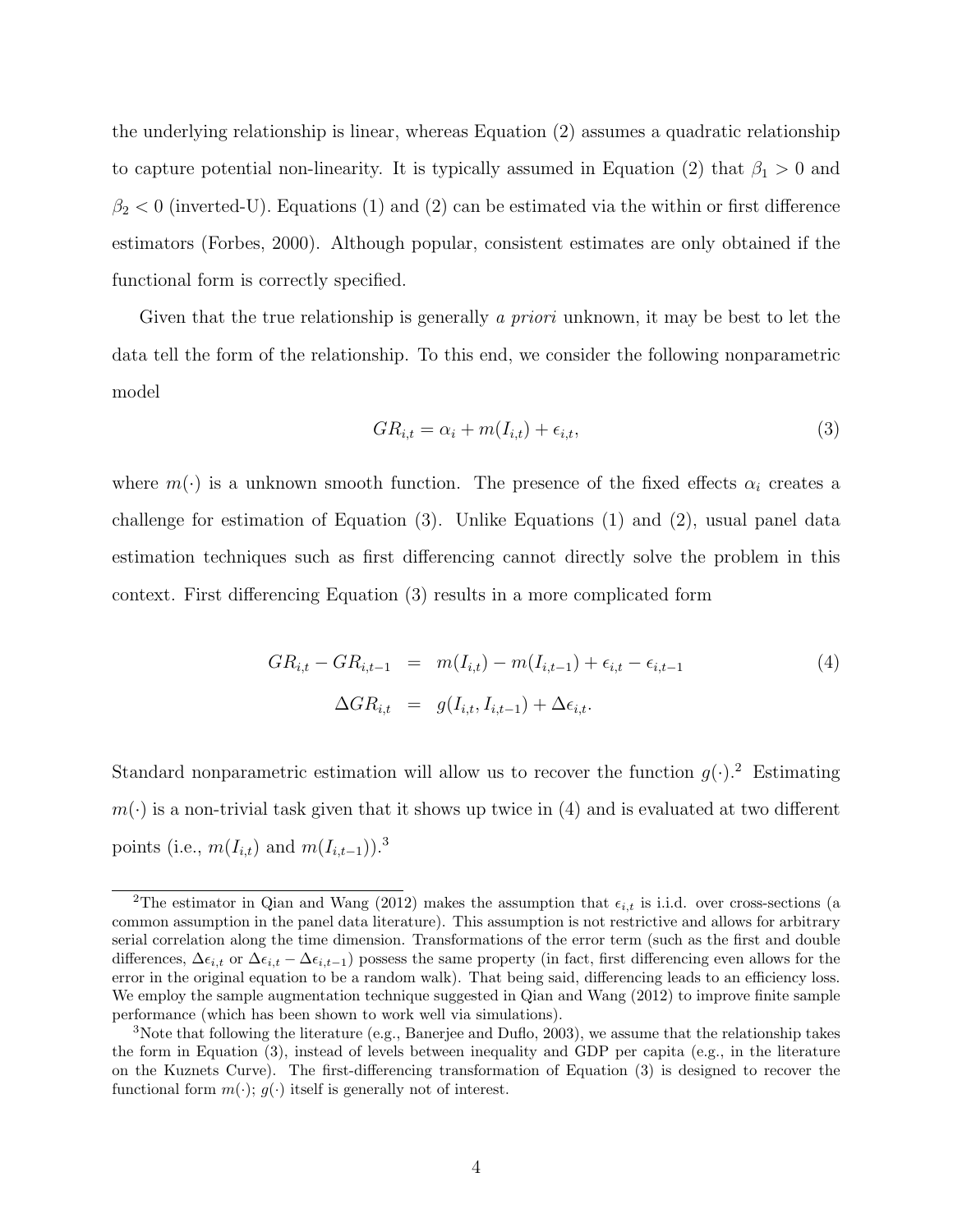We propose to recover  $m(\cdot)$  by marginally integrating  $\hat{g}(\cdot)$  (originally developed in the cross-sectional setting by Linton and Nielsen, 1995), a nonparametric estimate of  $g(\cdot)$ , which can be obtained via local-linear least-squares. Specifically, the estimator is given by

$$
m(I_{i,t}) = \int \widehat{g}(I_{i,t}, I_{i,t-1}) f(I_{i,t-1}) d(I_{i,t-1})
$$
\n(5)

where  $f(I_{i,t-1})$  is a density function that satisfies  $\int f(I_{i,t-1}) = 1.4$  Asymptotic properties of this estimator are derived in Qian and Wang (2012). In practice, we use a plug-in bandwidth that minimizes estimated asymptotic mean integrated squared error (AMISE). Our marginal integration method is carried out by first generating i.i.d. samples  $I_{i,t-1}$  from the distribution  $f(\cdot)$  and then we construct the estimator,  $m(I_{i,t}) = \frac{1}{n} \sum_{i=1}^{n} \hat{g}(I_{i,t}, I_{i,t-1})$  using numerical integration. This approach is non-iterative (unlike that in Henderson et al., 2008), easy to implement in practice and has been shown to perform well in finite samples (Qian and Wang, 2012).

#### 3. Application

#### 3.1. Data

The data come directly from Iradian (2005) and thus we provide limited details. The data span 1965–2003 for 82 countries. Growth is measured by the annual average growth rate of GDP per capita between two survey years. Following Banerjee and Duflo (2003), we use growth rates of Gini coefficients as our measure of the change in inequality. In addition, we also use the level of changes in inequality to assess the robustness of our results.

#### 3.2. Specification Testing

We formally assess the validity of the parametric functional assumptions based on the specification test developed in Hsiao et al. (2007). Our null hypothesis is that the parametric

<sup>&</sup>lt;sup>4</sup>Following the literature, we assume that  $\int \widehat{g}(\cdot) f(I_{i,t-1}) d(I_{i,t-1}) = 0$ . Note that this assumption is approximated Figure is the body we could still identify  $m(\cdot)$  up to a constant; the estimation of the inconsequential. Even if it fails to hold, we could still identify  $m(\cdot)$  up to a constant; the estimation of the shape of  $m(\cdot)$ , the focus of this paper, is not affected.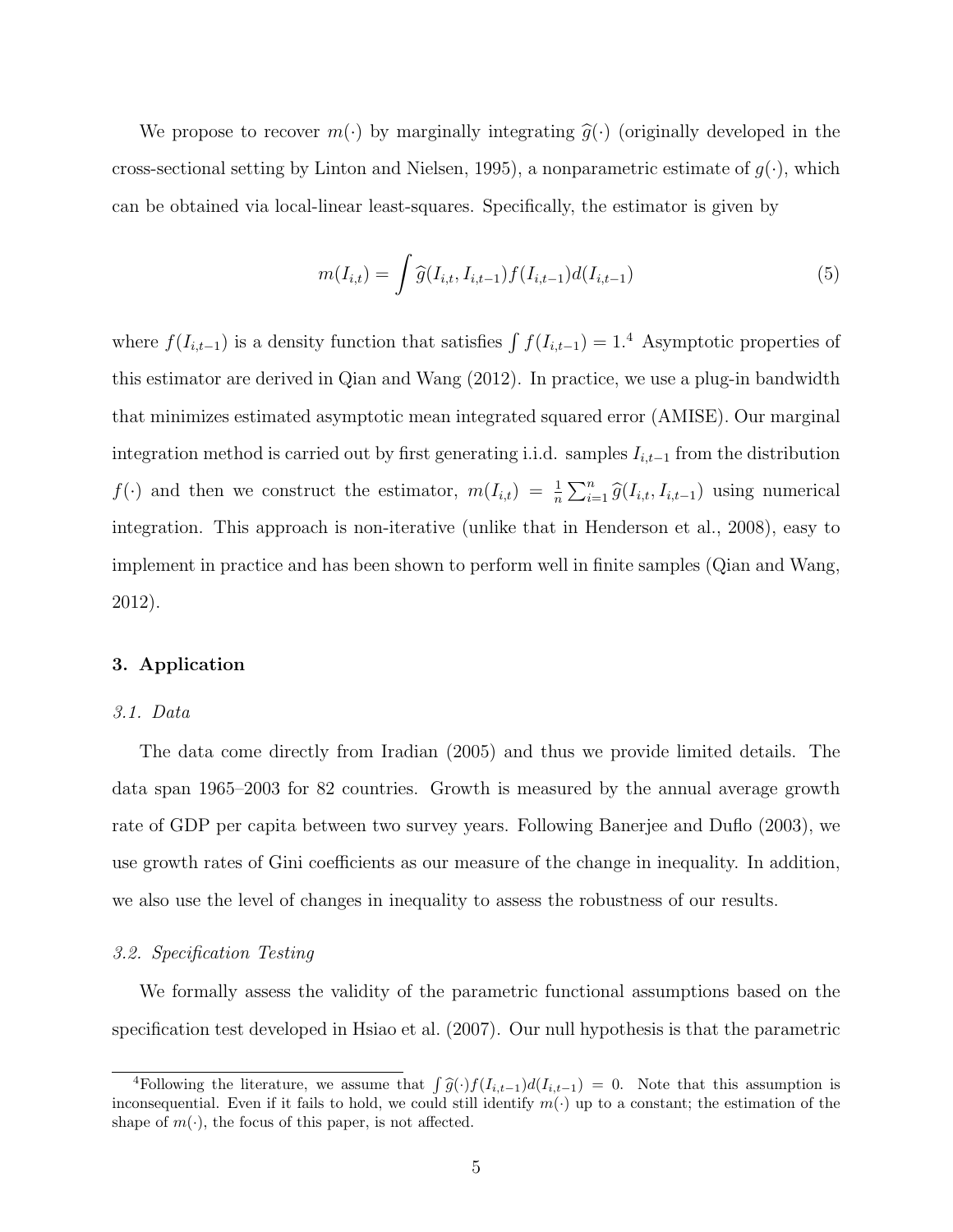model is correctly specified. Unlike most popular parametric tests that lack power in certain directions, this test is consistent in all directions. Given that asymptotic approximations for kernel based tests usually perform poorly in finite samples, we conduct inference based on a wild bootstrap procedure. Both the test statistics and p-values from each of our four functional form tests (linear and quadratic specifications for both the change and growth rates of inequality) are reported in Table 1. We easily reject the null of a correctly specified parametric model at the 5% level in each case. This result implies that the nonparametric specification is preferable and failure to correctly specify the functional form could lead to misleading conclusions.

Table 1: Conditional Moment Test of Parametric Specification – Hsiao et al. (2007)

|                | Change |       | Growth |                            |
|----------------|--------|-------|--------|----------------------------|
|                | Linear |       |        | Quadratic Linear Quadratic |
|                | (1)    | (2)   | (3)    | (4)                        |
|                |        |       |        |                            |
| Test Statistic | 1.788  | 0.984 | 3.014  | 1.118                      |
| p-value        | 0.015  | 0.010 | 0.005  | 0.018                      |

#### 3.3. Estimation

We now turn to the estimation results. Figure 1 plots the estimated relationship between inequality and growth from both the parametric and nonparametric panel data models. We first note that these parametric results are largely consistent with the existing literature. For example, the linear model suggests that there exists a negative relationship between economic growth and inequality, consistent with Persson and Tabellini (1994); the quadratic model suggests that there is a nonlinear relationship between inequality and growth (inverted U-shape), consistent with Charles-Coll (2012). This model suggests that an economy initially grows with inequality, however, economic growth starts to decrease after inequality growth reaches a certain level. Moreover, there is little difference between parametric models (of each type), except at extreme endpoints.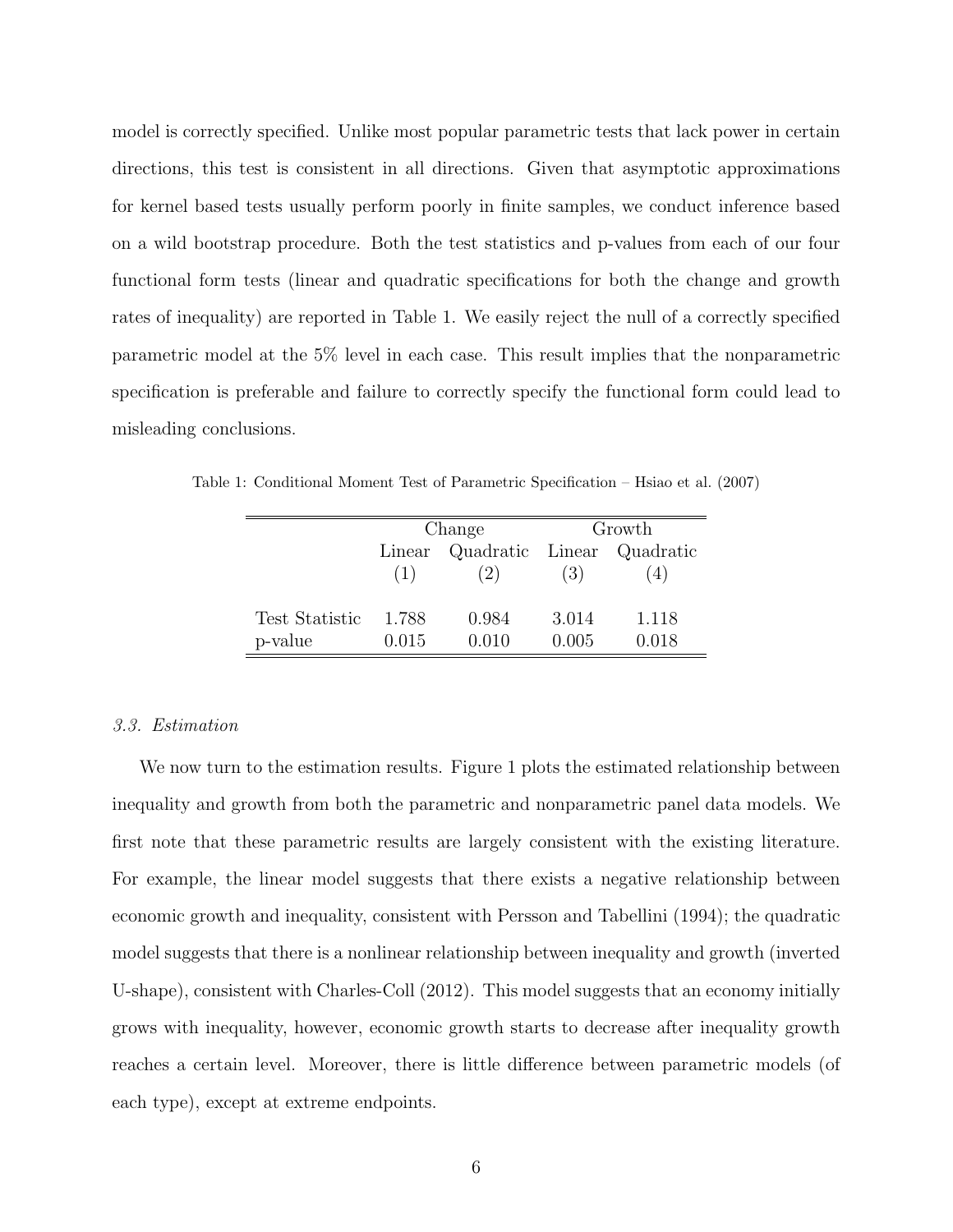Turning to our nonparametric results, we again find evidence supporting the nonlinear relationship. However, two important departures from the parametric results emerge. First, we find the turning points in the nonlinear relationship implied by different approaches are strikingly different. While the parametric results indicate a peak around zero, our nonparametric models yield a peak much earlier. In particular, economic growth reaches its peak when the decrease in inequality is large, about 8 in terms of level or 15 percentage points. The parametric results imply that a decrease in inequality usually promotes economic growth (the positive effect exists within a much larger region of negative values). Our nonparametric results imply that such a positive effect exists only when inequality declines drastically (i.e., only for large negative values). This result has important policy implications: not all polices that reduce inequality will lead to faster economic growth. Instead, only those that greatly reduce inequality will. On the other side, pro-growth policies that also increase inequality (e.g., fiscal policies that redistribute income) may still be effective as long as the inequality increase resulted from the policies is relatively small.

Second, our nonparametric results suggest that after quickly reaching the peak, the curve remains relatively flat until a relatively large increase in inequality and then decreases afterward.<sup>5</sup> This result suggests that there is a range of values of changes in inequality where the link is weak. This type of relationship is difficult to obtain with parametric approaches that impose artificial curvature.

These results together help reconcile the conflicting findings in the literature using different data sets. If the data are comprised of observations from periods or countries where the Gini coefficient increases dramatically, we are more likely to observe a negative relationship between inequality and economic growth. Indeed, we generally find a negative relationship in transitional economies where inequality increases rapidly (e.g., Sukiassyan, 2007). If the

<sup>&</sup>lt;sup>5</sup>Note that the nonparametric regression shapes implied by different inequality measures are largely similar (panels (a) and (b) versus (c) and (d) in Figure 1). The one difference is in the right-tail. If taken literally, this would suggest that (for changes in inequality) the economy expands slightly when inequality nears the maximum value. This counter-intuitive result is likely due to lack of data, evident by drastically widened confidence intervals. Note that we do not see these large differences and confidence bounds in the left-tail.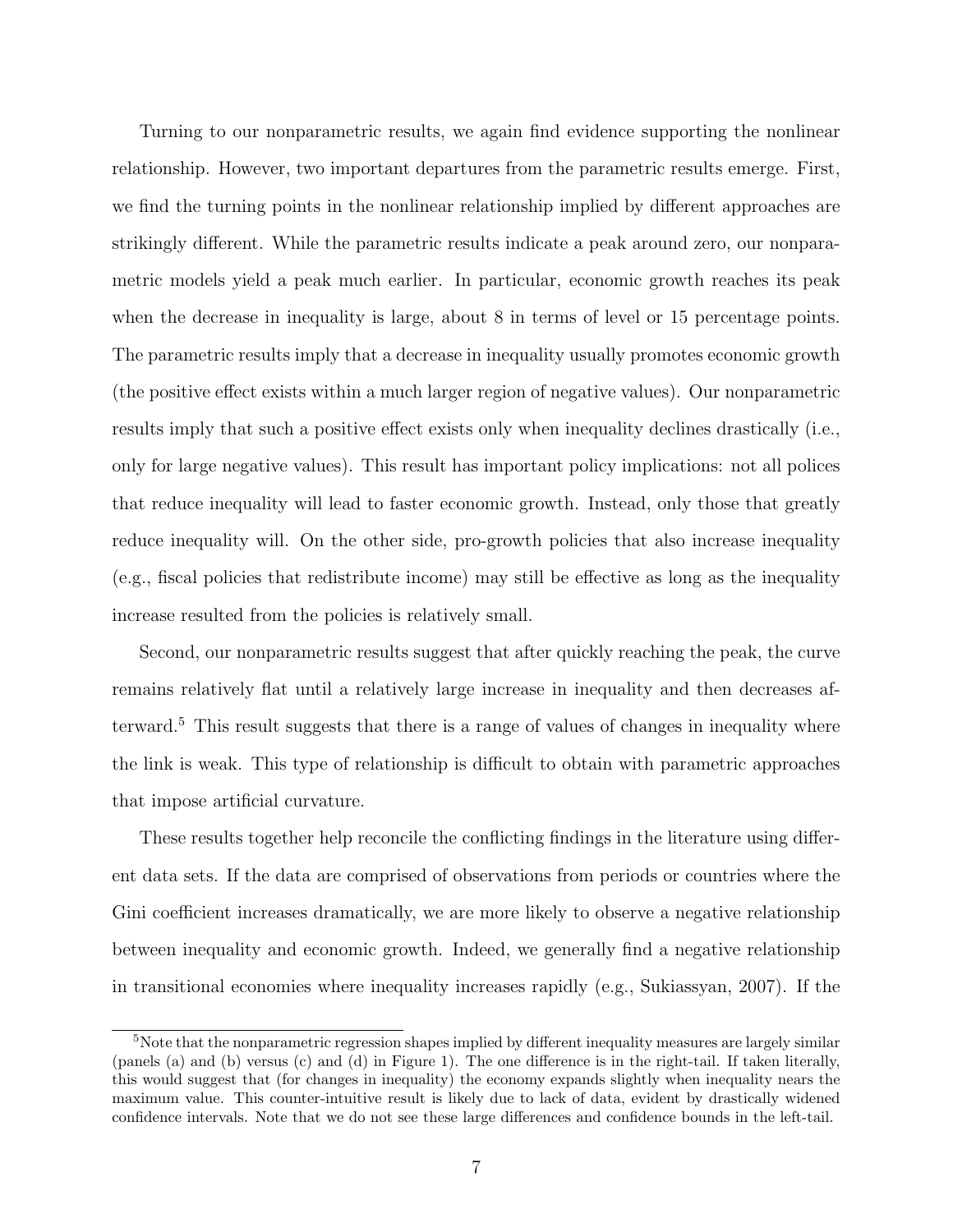data contain countries where the level is relatively stable or decreases, we are more likely to find an insignificant relationship or positive relationship. For example, Barro (2000) and Castello-Climent (2010) both find a positive relationship between inequality and growth in more advanced countries where inequality is more likely to remain stable or decrease.

In addition to the quadratic relationships, one may be attempted to use higher-order polynomial regressions with cubic or quartic terms to approximate the nonlinear relationship. However, polynomial regressions are still global functions and may not capture local anomalies. Specifically, higher-order polynomial regressions often lead to "undesirable nonlocal effects" (Magee, 1998). In the appendix (available upon request), we examine higher-order parametric models and indeed find large abnormalities, especially in both extreme tails of the distribution of inequality.

#### References

- Banerjee, A.V. and E. Duflo. 2003. "Inequality and Growth: What Can the Data Say?" Journal of Economic Growth 8:267–299.
- Barro, R.J. 2000. "Inequality and Growth in a Panel of Countries." *Journal of Economic* Growth 5:5–32.
- Battisti, M., G. di Vaio, and J. Zeira. 2013. "Global Divergence in Growth Regressions." Unpublished Manuscript .
- Bazzi, S. and M.A. Clemens. 2013. "Blunt Instruments: Avoiding Common Pitfalls in Identifying the Causes of Economic Growth." American Economic Journal: Macroeconomics 5:152–86.
- Castello-Climent, A. 2010. "Inequality and Growth in Advanced Economies: An Empirical Investigation." Journal of Economic Inequality 8:293–321.
- Charles-Coll, J. 2012. "The Optimal Rate of Inequality: A Framework for the Relationship between Income Inequality and Economic Growth." Unpublished Manuscript .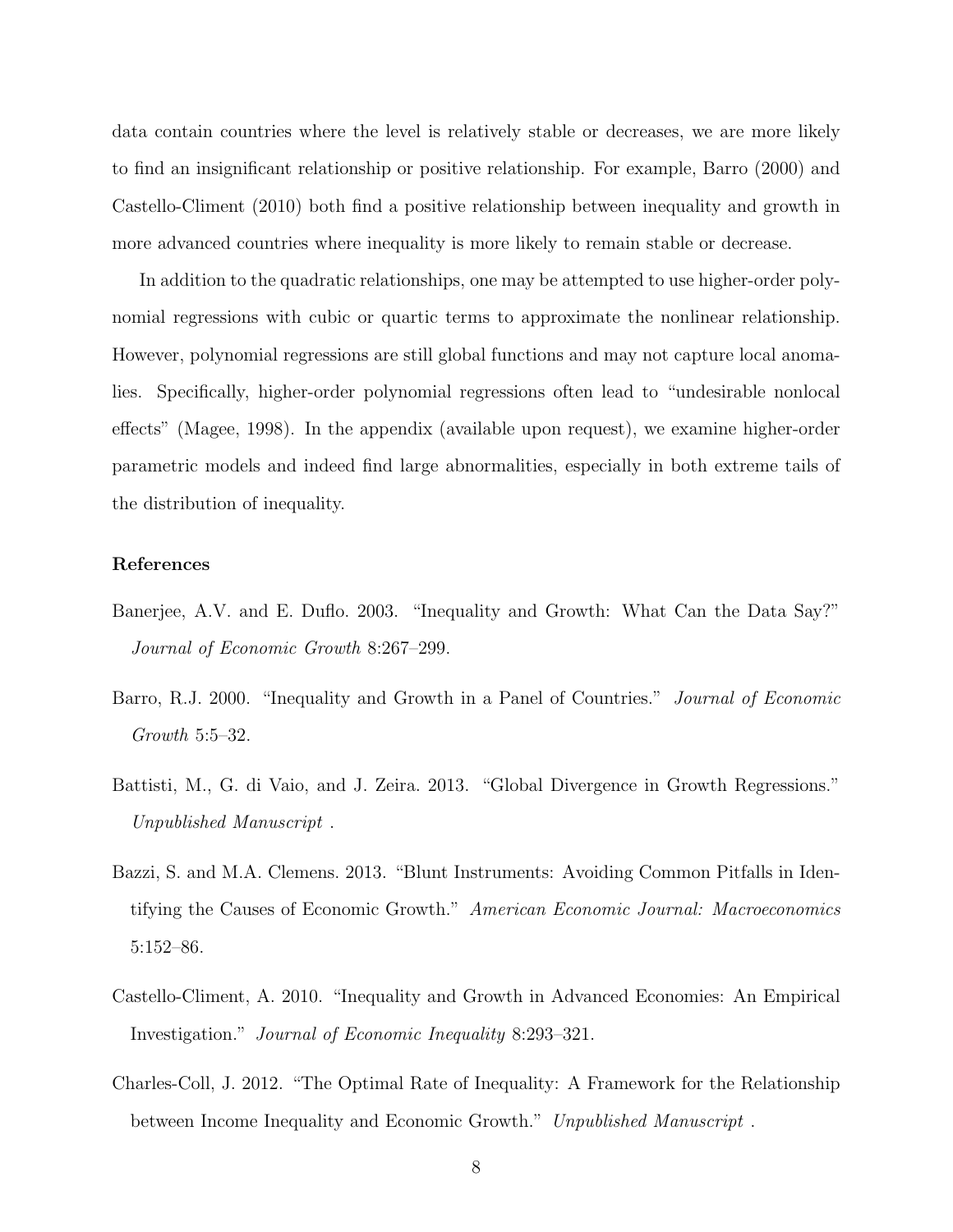- Delgado, M.S., D.J. Henderson, and C.F. Parmeter. 2014. "Does Education Matter for Economic Growth." Oxford Bulletin of Economics and Statistics 76:334–359.
- Durlauf, S., P. Johnson, and J. Temple. 2004. Handbook of Economic Growth, chapter Growth Econometrics. Amsterdam: Elsevier.
- Forbes, K.J. 2000. "A Reassessment of the Relationship Between Inequality and Growth." American Economic Review 90:869–887.
- Galor, O. 2011. *Handbook of Economics of Education*, volume 4, chapter Inequality, Human Capital Formation and the Process of Development, pp. 441–492. Elsevier.
- Galor, O. and O. Moav. 2004. "From Physical to Human Capital Accumulation: Inequality and the Process of Development." Review of Economic Studies 71:1001–1026.
- Hansen, B. 2000. "Sample Splitting and Threshold Regression." Econometrica 68:575–603.
- Henderson, D.J., R.J. Carroll, and Q. Li. 2008. "Nonparametric Estimation and Testing of Fixed Effects Panel Data Models." Journal of Econometrics 144:257–275.
- Henderson, D.J., C. Papageorgiou, and C.F. Parmeter. 2012. "Growth Empirics without Parametes." Economic Journal 122:125–154.
- Hsiao, C., Q. Li, and J. Racine. 2007. "A Consistent Model Specification Test with Mixed Categorical and Continuous Data." Journal of Econometrics 140:802–826.
- Iradian, G. 2005. "Inequality, Poverty, and Growth: Cross-Country Evidence." IMF Working Paper WP/05/28.
- Kaldor, N. 1995. "A Model of Economic Growth." Economic Journal 67:591–624.
- Linton, O. and J.P. Nielsen. 1995. "A Kernel Method of Estimating Structured Nonparametric Regression Based on Marginal Integration." Biometrika 82:93–100.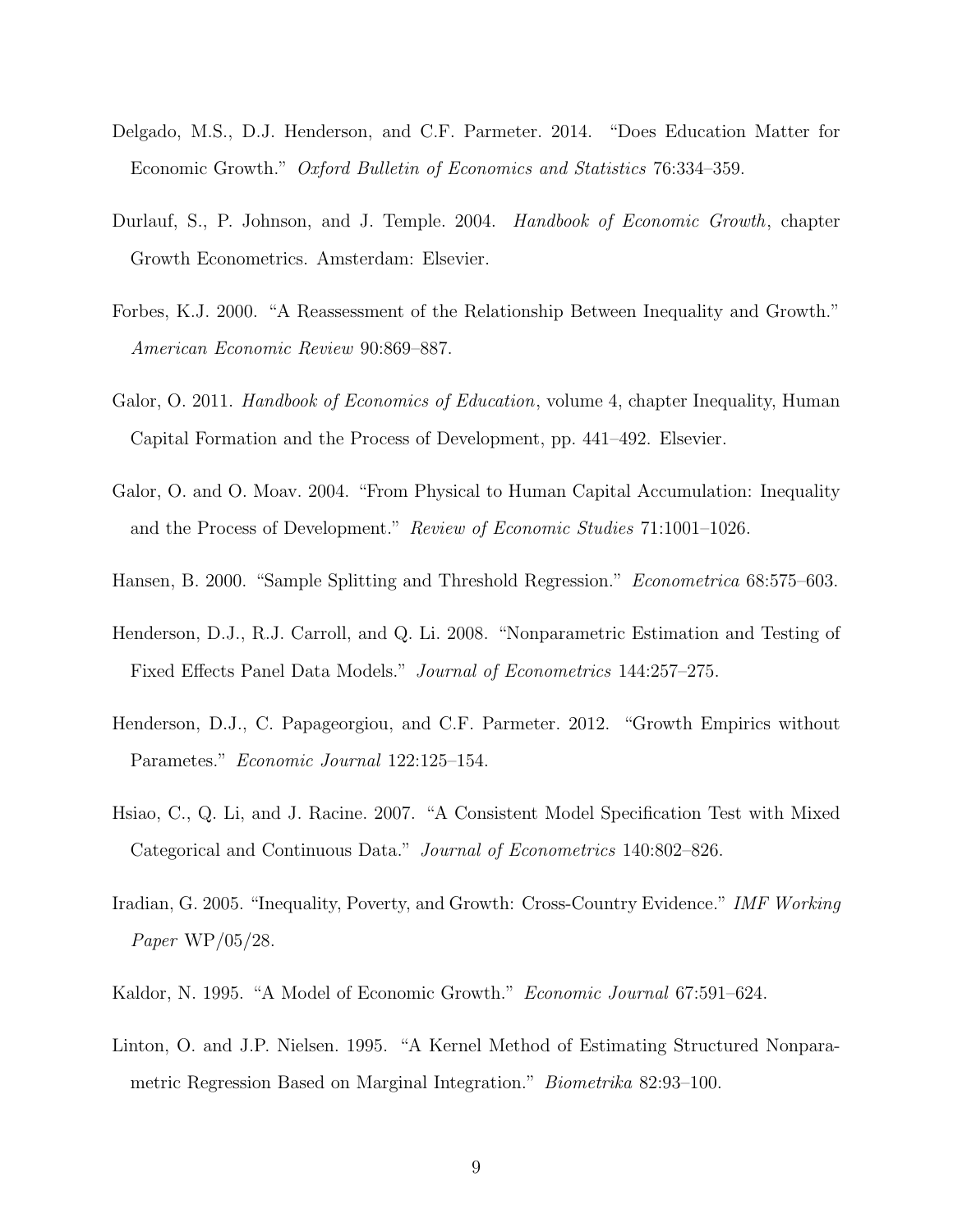- Magee, L. 1998. "Nonlocal Behavior in Polynomial Regressions." The American Statistician 52:20–22.
- Persson, T. and G. Tabellini. 1994. "Is Inequality Harmful For Growth?" American Economic Review 84:600–621.
- Qian, J. and L. Wang. 2012. "Estimating Semiparametric Panel Data Models by Marginal Integration." Journal of Econometrics 167:483–493.
- Rajan, R.G. and A. Subramanian. 2008. "Aid and Growth: What Does the Cross-Country Evidence Really Show?" Review of Economics and Statistics 90:643–665.
- Savvides, A. and T. Stengos. 2000. "Income Inequality and Economic Development: Evidence from the Threshold Regression Model." Economics Letters 69:207–212.
- Sukiassyan, G. 2007. "Inequality and Growth: What Does The Transition Economy Data Say?" Journal of Comparative Economics 35:35–56.